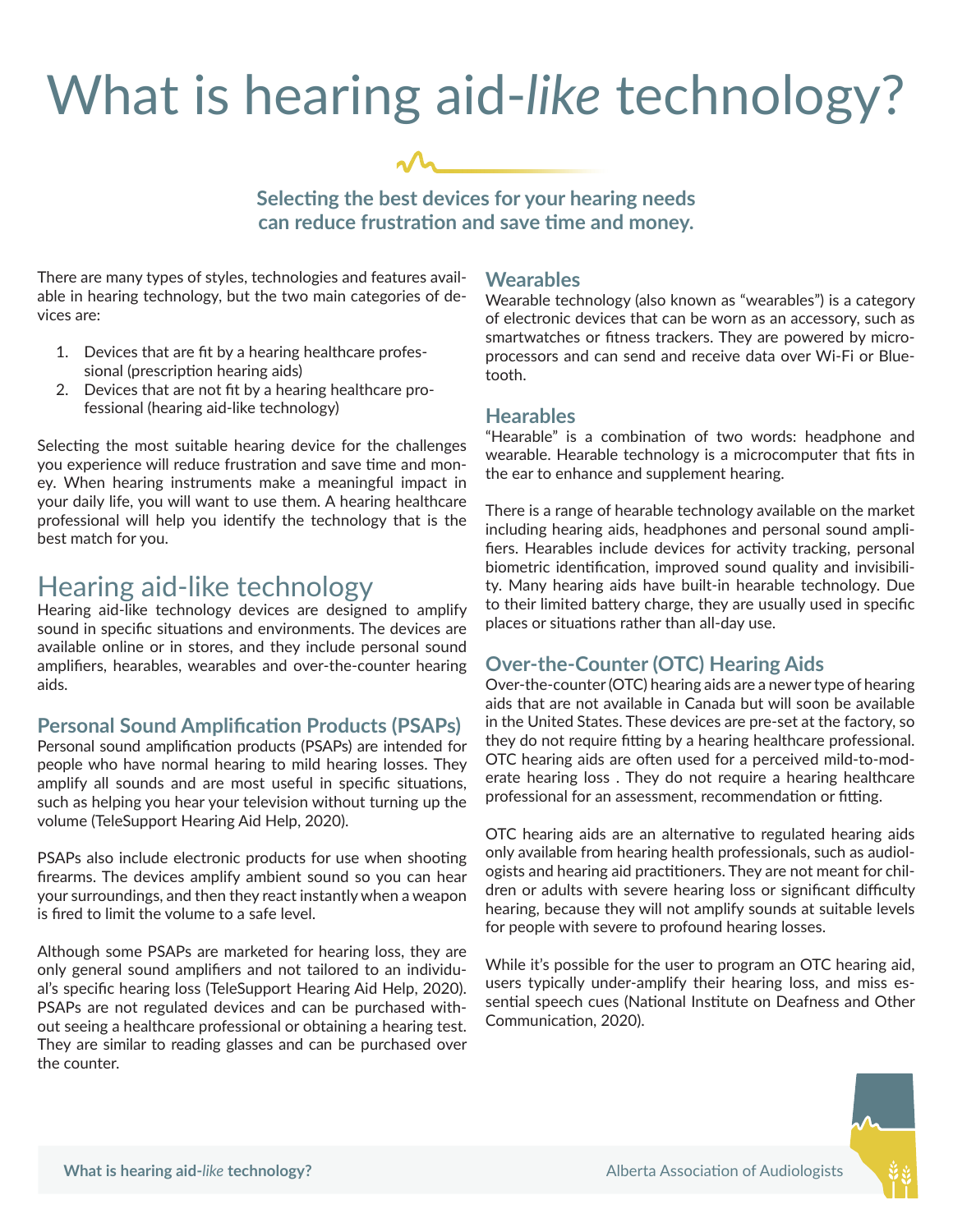### **Online Hearing Aids**

Online hearing aids may or may not be licensed for sale in Canada. Most online companies require an online hearing test before they will send you a hearing aid, and then you will receive devices that are "programmed" based on your virtual hearing test.

Companies that sell online devices are not required to have a professional provide the services. Online hearing assessments may not be accurate, and the products they recommend may not be appropriate for your hearing loss. While it may seem less expensive to purchase a hearing aid online, the lack of professional testing and fitting reduces the health benefits (TeleSupport Hearing Aid Help, 2020).

You may need services and adjustments that online stores cannot provide. In many cases, local clinics will not have the software or parts available to service online hearing aids because they are not sold from a licensed provider.

Manufacturers often do not cover warranty claims from these online purchases, and online providers do not provide you with information regarding third-party coverage that you may be eligible for. such as AADL, WCB, DVA or private insurance (Tele-Support Hearing Aid Help, 2020).

## Prescription Hearing Aids

A prescription hearing aid is specifically programmed to amplify sound according to an individual's hearing loss. The hearing aid uses specialized signal processing to automatically adjust the hearing aid volume to help communicate in difficult listening situations. Prescription hearing aids can be customized to fit any type, degree and configuration of hearing loss.

Prescription hearing aids have more sophisticated technology compared to hearing aid-like devices, such as directional microphones, digital noise reduction, impulse noise reduction, wind noise reduction, feedback management systems, telecoils, FM compatibility and data logging.

Hearing aids are available with advanced features, including Bluetooth compatibility, artificial intelligence, rechargeable batteries, tinnitus masking features, binaural processing and smartphone applications. Manufacturers of prescribed hearing aids spend hundreds of millions of dollars on research and development to improve the performance of hearing aids. They also provide extensive warranty, service and support.

Prescription hearing aids are medical devices regulated by Health Canada, and they must undergo approval before being sold (Healthy Hearing, 2021). In Alberta, registered audiologists and registered hearing aid practitioners are the only healthcare professionals qualified to fit prescription hearing aids.

### **Professional Hearing Healthcare**

Audiologists are regulated healthcare professionals that evaluate, diagnose, treat and manage hearing loss and other hearing-related disorders. An audiologist is trained to assist all ages with a wide variety of hearing and balance challenges.

Audiologists spend 6 to 7 years studying for their profession. In Canada, audiologists must have a Master's degree and there is the option to take an additional two years to obtain a Doctor of Audiology degree.

Audiologists are trained to assess hearing, prescribe hearing aids and fit the devices to the wearer.

### **Hearing Tests**

An accurate hearing test is the first step in determining whether a hearing aid is required. Diagnostic hearing testing consists of a comprehensive case history, air and bone conduction pure-tone testing, standardized speech testing and impedance audiometry.

This range of tests is required to determine the cause and degree of hearing loss and see if a medical referral is necessary. If your hearing is not properly checked, these conditions may go unnoticed until permanent damage has been done (Alberta College of Speech-Language Pathologists & Audiologists, 2021).

Diagnostic hearing testing requires a controlled environment for accuracy and consistency. Hearing testing involves equipment that is calibrated regularly, and a valid hearing test is vital to a successful hearing aid fitting (Alberta College of Speech-Language Pathologists & Audiologists, 2021).

Companies that sell personal sound amplification devices, overthe-counter devices or online hearing aids are not required to have a hearing professional provide services, so the virtual hearing tests may not be accurate.

Hearing clinics that provide hearing assessments and prescription hearing aids employ hearing healthcare professionals who have completed several years of post-secondary education and are licensed. **www.aaofa.ca**